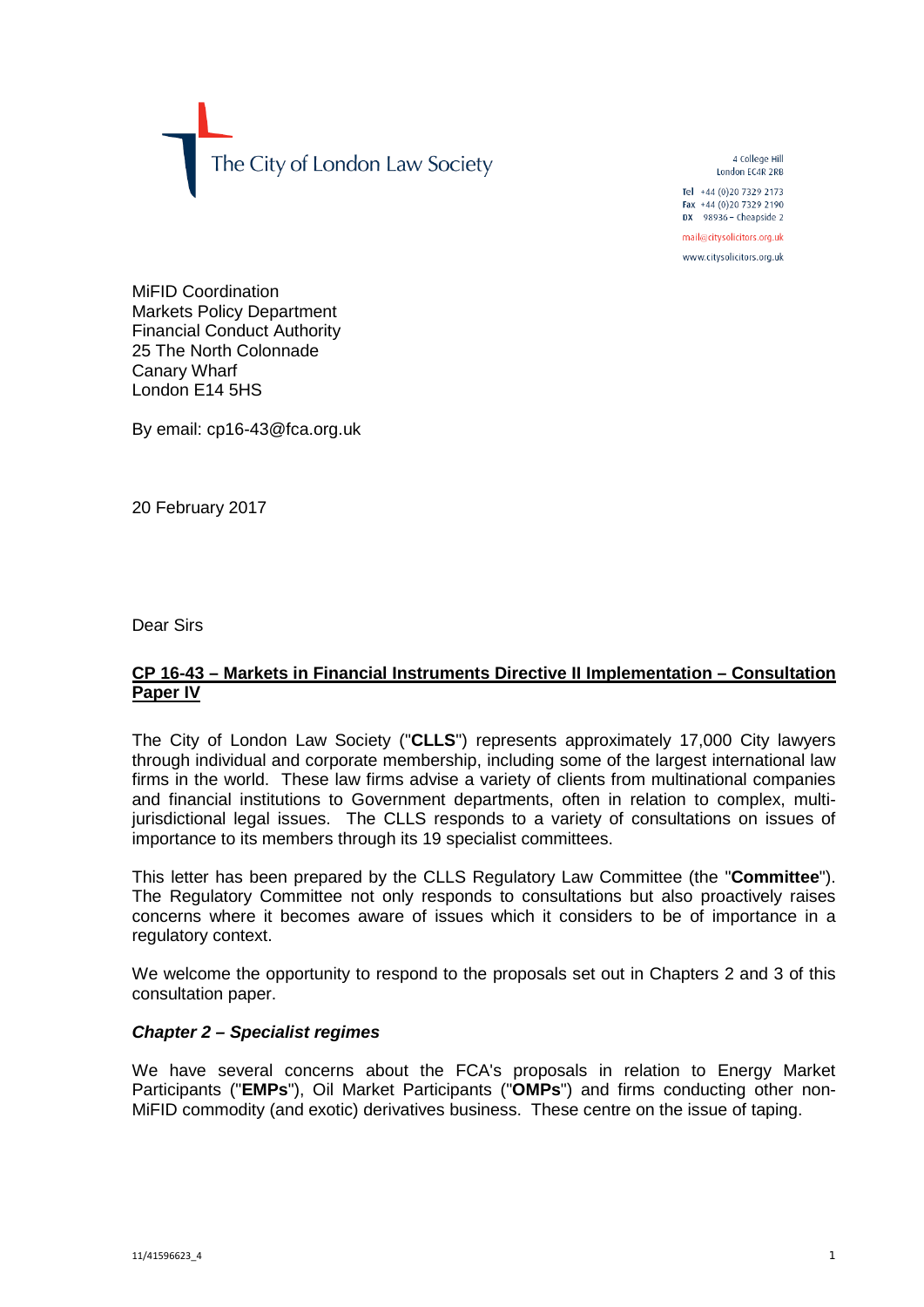In our response of 4 January 2018 to CP16/29, we took issue with the FCA's proposals to extend taping thus: "*In response to questions 54 and 57, we question whether it is necessary and proportionate to apply to non-MiFID firms the enhanced requirements for the recording of telephone conversations and electronic communications which include a potentially onerous requirement to retain such recordings for 5 years.*"

We now not only repeat the same point in relation to the CP16/43 proposal to extend the recording requirement to non-MiFID business related to commodity or exotic derivatives, but would question the process by which the FCA has developed these proposals.

In both CP16/29 and CP16/43, the FCA has made assumptions about the costs of taping without producing evidence or any detail of the 'research' referred to in paragraph 325 of the CP16/29 Cost Benefit Analysis ("**CBA**") in relation to Non-Directive Firms – that and other paragraphs of the CP16/29 CBA are referred to in seeking to justify the further extension of taping to non-MiFID commodity/exotic derivatives business. The FCA should produce clearer evidence of costs to be weighed against the supposed benefits of imposing MiFID II taping standards on non-MiFID business that is already subject to a taping requirement. Whilst those benefits may not be quantifiable, the benefits described in paragraphs 336-339 of the CP16/29 CBA (and referred to in paragraph 14 of the CP16/43 CBA) are merely benefits of taping – for example, the self-disciplining effect of calls being taped – or use in supervision and enforcement. The emphasis was in other areas of business – e.g. retail, corporate finance.

No justification is provided for an increase in the retention period from six months under the current domestic regime to the five years proposed to align with MiFID II. We accept that "*market abuse has significant detrimental impacts on financial markets*" and "*the taping regime is a valuable means of gathering evidence in the context of market abuse and related regulatory breaches*" (from paragraph 314 of CP16/29 CBA and paragraph 15.3 of CP16/29 itself). However these are not arguments which justify an increase in the retention period for firms outside the scope of MiFID II: a case would need to be made that the increase would significantly enhance supervisory and enforcement outcomes. If a longer period is so valuable, it is surprising that the FCA should have waited until now to increase it. The consultation papers create the impression that the proposal is driven to a significant degree by a desire for simplicity and consistency without sufficient identification of the costs involved.

The FCA has not made clear why the longer period is needed, and we note that in almost all cases the FCA will have access to records created under MiFID II or MAR.

That the taping regime is "*relevant to the activities of non-MiFID firms*" (paragraph 15.3 of CP16/29) is not of itself sufficient to justify extending the MiFID II regime to such firms. The FCA has not made the case that it is proportionate to do so. For example:

- The FCA has not explained why the records of firms conducting MiFID II business, records kept under the Market Abuse Regulation (MAR) and the exercise by the FCA of its investigatory powers (under MAR and domestic legislation) are insufficient. Are there a significant number of situations which would fall outside that net so as to require the application of MiFID II taping to non-MiFID commodity/exotic derivatives business?
- The FCA states that "[*w*]*e do not expect that implementing these measures will be overly resource intensive or costly for these firms, as they are likely to be standard market practice*" – yet has produced no evidence to support such expectations.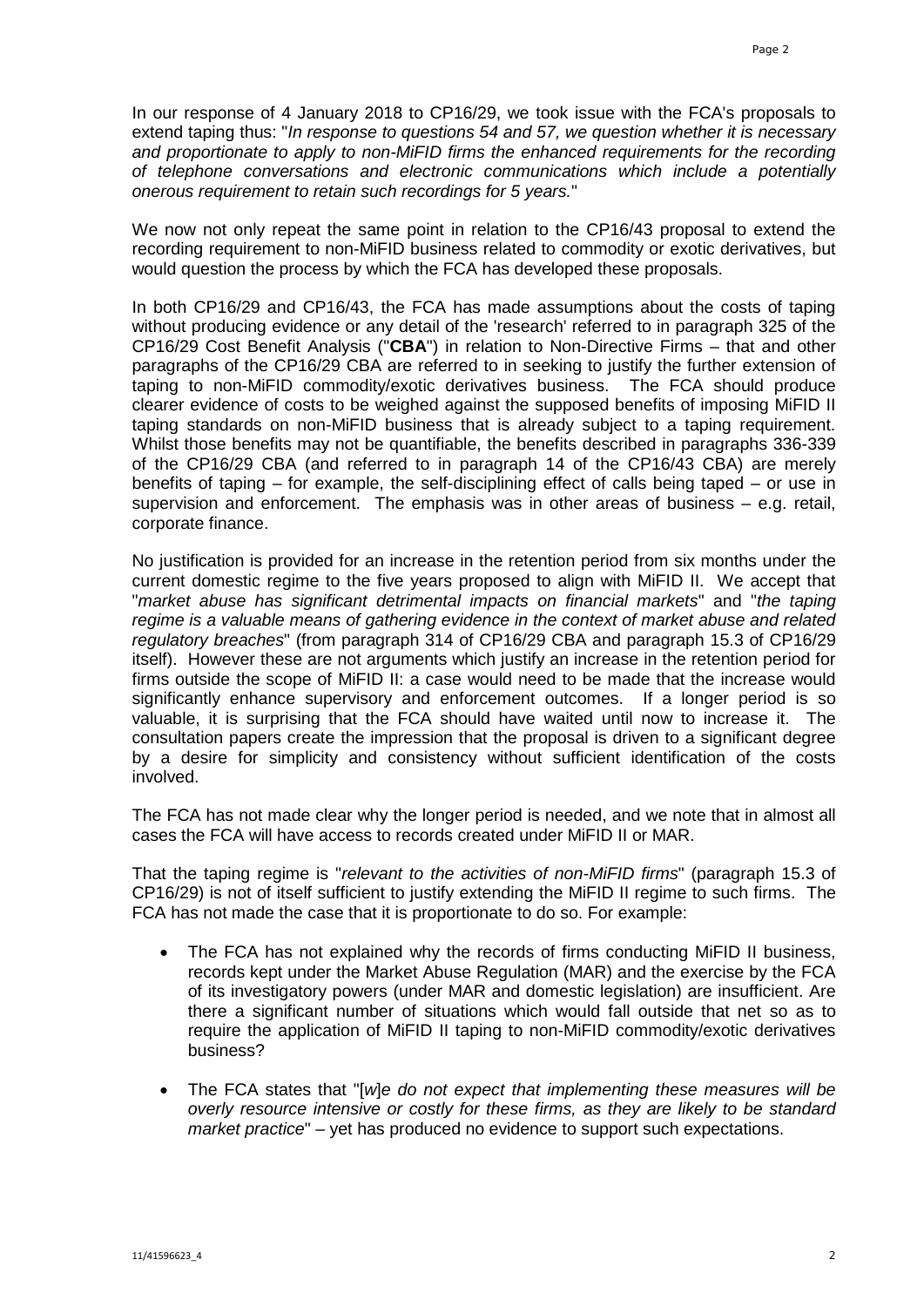We note also in passing that the record keeping requirements for client communications (confirmations and statements) under COBS 16.2.7R and COBS 16.3.11R are being left at three years rather than the MiFID requirement of five years.

Finally, we would note flaws in the consultation process in this area in CP16/29 have been repeated in CP16/43, namely misleading chapter headings. In both consultation papers, the existence of key proposals in relation to non-MiFID commodity/exotic derivatives business (and in CP16/29, in relation to EMPs and OMPs) are concealed by the "Who should read this chapter" description at the start of the relevant chapter.

In CP16/43, the chapter description refers to EMPs/OMPs whereas the chapter contains critical proposals in respect of other commodity/exotic derivatives business which may not be carried on by EMPs/OMPs. At least the chapter title provides an indication that COBS 18 rules may be at issue.

However, in CP16/29, the approach was more misleading. Chapter 15 on taping was described (in the "Who should read this chapter" box) as for "*Firms conducting MiFID or equivalent third country business, Article 3 firms and non-MiFID Investment managers*" and "*Consumers and consumer organisations*". Unlike Chapter 11 ("*Investment research*" which referred also to "*certain firms undertaking non-MiFID business*", [1](#page-2-0) there was no mention of non-MiFID business, EMPs, OMPs, or commodity or exotic business. Furthermore, there is no recognition that the application of COBS 18.2.1R through COBS 18.2.4R extends to energy and oil market business, not just to EMPs and OMPs.

Since CP16/43 piggy-backs so extensively on the consultation in CP16/29, we consider that both are flawed in relation to proposals for energy and oil market business, and other commodity/exotic business. We would suggest that the FCA should consider a further consultation on taping targeted specifically at non-MiFID firms, including those engaged in energy and oil market activity and commodity/exotic derivatives business.

In conclusion, we would urge the FCA to reconsider whether the proposed requirements are necessary and proportionate. In order to ensure that it can take into account information and views from as broad a selection as possible of those most affected by its proposals to apply MiFID II taping requirements to non-MiFID firms, we suggest that the FCA seek to re-consult in a fashion which is specifically directed to the community who would be affected by implementation of the potentially onerous proposal.

## *Chapter 3 – Tied agents*

We are concerned about the risk of mismatch in the timing of implementation of MiFID II in different Member States. In particular we are concerned that a situation may arise in which a UK firm wishes to appoint a tied agent in another EU member state, which does not currently have a tied agent regime and which is late in introducing such a regime. The proposed changes to SUP 12 would mean that it would not be possible for an FCA authorised firm to appoint a new tied agent in those jurisdictions and existing appointments might also be impacted.

We suggest that it would be helpful to include transitional provisions to permit the registration with the FCA of a tied agent established in another EU member state until the relevant EU member state has fully implemented MiFID II in relation to the registration of tied agents established in its territory.

<span id="page-2-0"></span><sup>1</sup> Note that, similarly, the "Who should read this chapter" box in Chapter 4 (Client categorisation) mentioned "*firms conducting non-MiFID business*".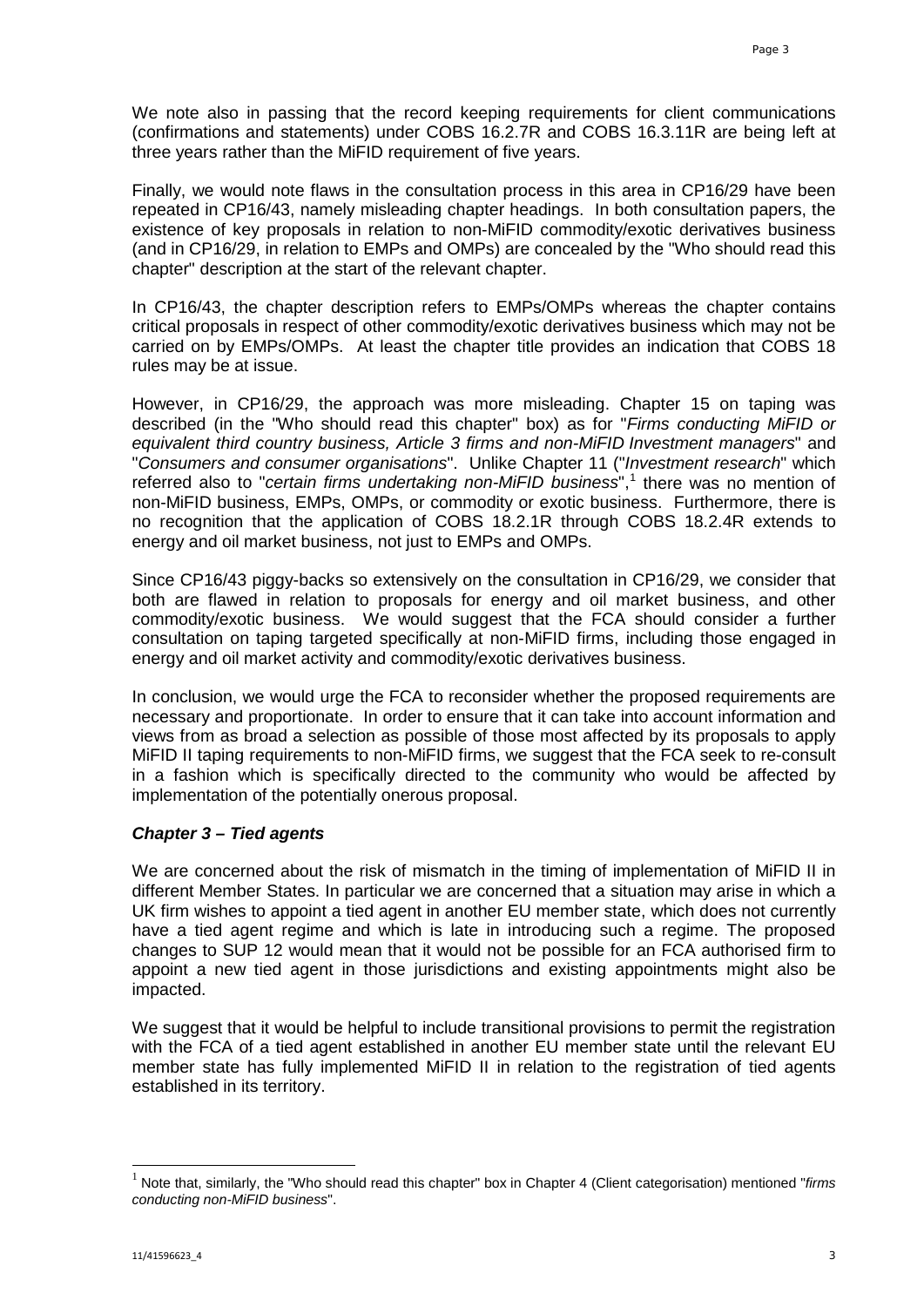If you would find it helpful to discuss any of these comments then we would be happy to do so. Please contact Karen Anderson by telephone on +44 (0) 20 7466 2404 or by email at [Karen.Anderson@hsf.com](mailto:Karen.Anderson@hsf.com) in the first instance.

Yours faithfully

Kanisfel

**Karen Anderson** *Chair, CLLS Regulatory Law Committee*

© CITY OF LONDON LAW SOCIETY 2017 All rights reserved. This paper has been prepared as part of a consultation process. Its contents should not be taken as legal advice in relation to a particular situation or transaction.